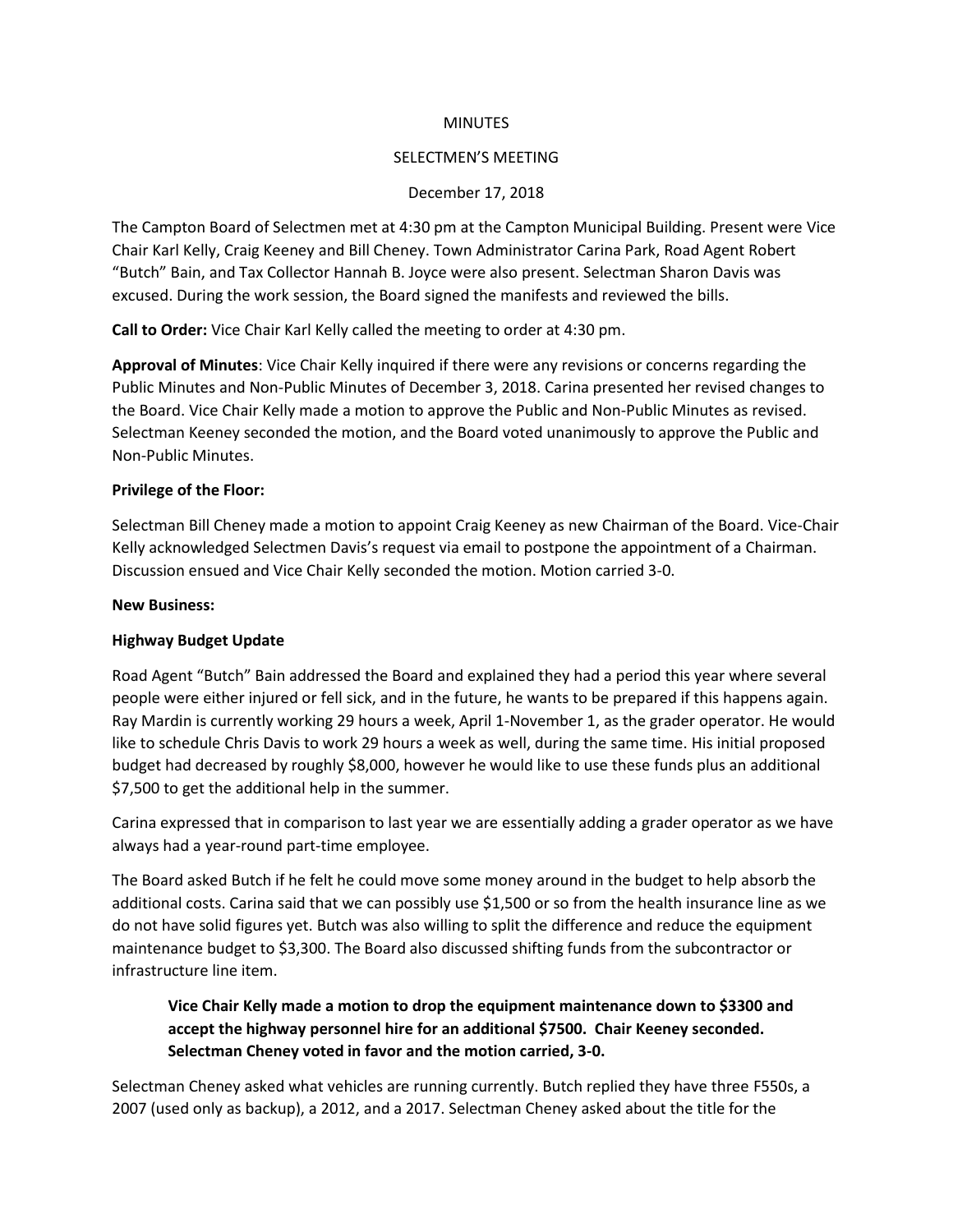International. Carina replied that the lease company had to request a duplicate title but that they have the title now. Butch suggested putting it on the NH municipal website under a sealed bid. Selectman Cheney suggested \$5,000 as a minimum bid.

### **2019 Budget Discussion**

Carina has not changed the budget since the last discussion, except for confirming dental, life and disability, and the retirement numbers. She is just waiting on health insurance numbers, which she should have within the week.

Carina asked the Board what they would like to do about the solid waste budget. In 2018, they budgeted \$225,000, and in 2019 they increased it to \$250,000, to absorb the increase that Thornton is proposing. The Board decided this increase was not necessary and they moved it back down to \$225,000 for the year, although they are open for future changes if need be.

Carina said that we can make our budget comparable to Thornton. Their administration budget went up \$11,000. Their solid waste portion went up \$28,000. The two combined equals around \$40,000, and Campton's share of that is 64%, meaning roughly \$25,600. This encompasses the \$25,000 we had bumped up our budget from last year.

Carina will reach out to the Thornton Town Administrator Debra Shepard to see if we can get some tonnage numbers from Kevin Maguire, Transfer Station Manager.

The Board discussed what expenditures will come out of fund balance and what they will pay with taxation. Currently, Carina has placeholders where the CIP recommended. These would be \$65,000 to the municipal building, the \$100,000 for fire department vehicles, and \$4,400 for town archives. The \$160,000 for paving and the \$95,000 for highway heavy equipment would not come out of fund balance and would be raised by taxation.

Chair Keeney said that Butch will have to shop within his budget for the new grader. Carina said there is already \$100,000 in the Highway Heavy Equipment account, and we were going to add \$95,000 so we would be prepared to buy a grader and a truck in the following year. The Board also discussed bonding or leasing a grader.

Carina said the cruiser would go toward total taxation, so we could not buy it out of fund balance. Looking at the numbers right now, Carina believes we should have about a \$75,000-100,000 surplus. She suggested that if we do have a healthy surplus, then maybe we can buy the cruiser with cash.

The Board decided to move the \$42,000 for the cruiser to be paid for by Undesignated Fund Balance.

Hannah Joyce wanted to confirm that we were giving 2.5% COLA to everyone.

She also asked whether we were putting the Supervisor's laptop under capital reserve or the Supervisor's budget. Carina confirmed it will go under capital reserve.

Hannah also recommended that the Board look into setting a deadline date for contractors to complete the reval – possibly September 1 or October 1.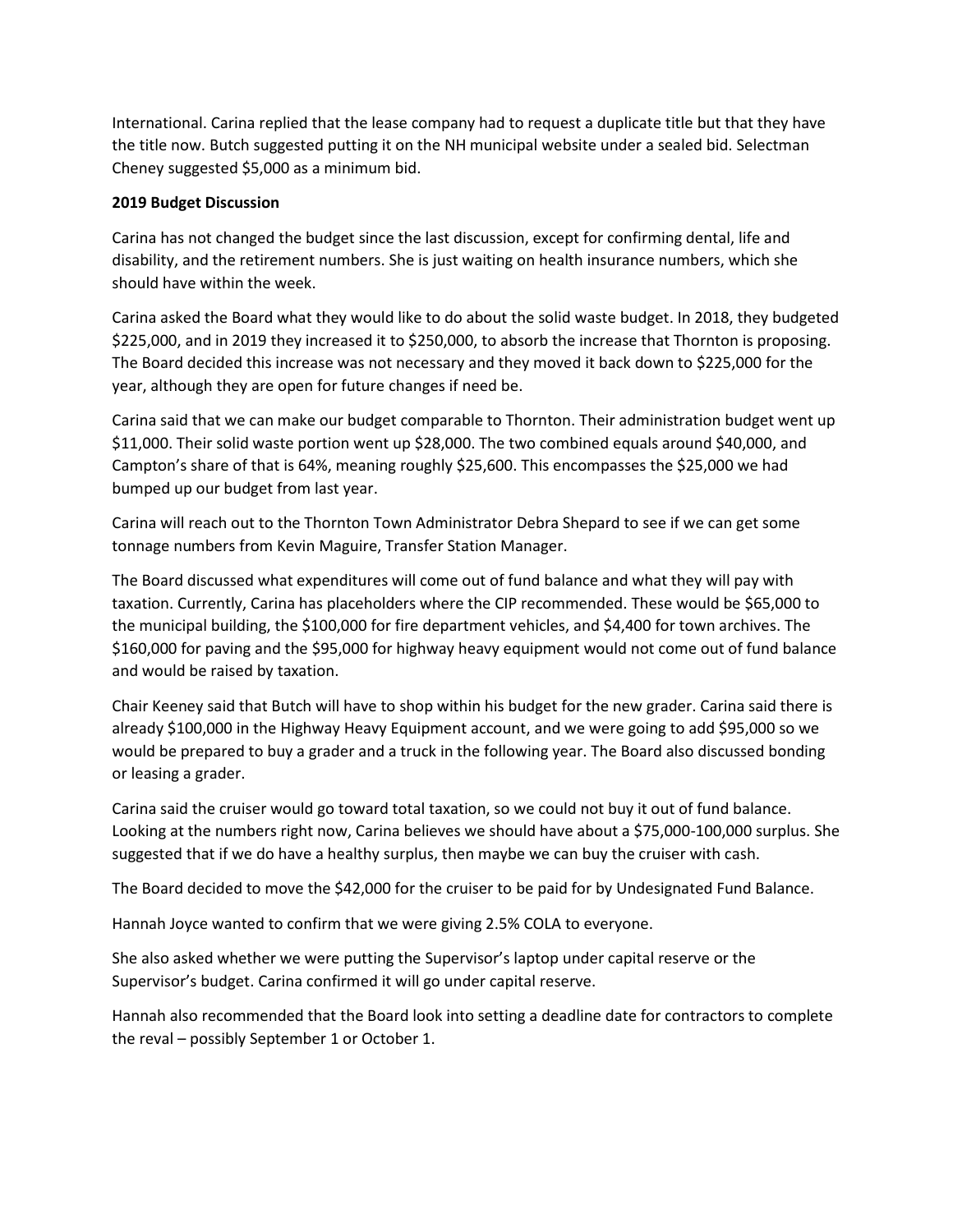Hannah asked for clarification on a tax agreement. The property owner has an agreement for her 2014 taxes and she is supposed to be paying on her 2018s. Does the Board want her payments with or without interest for 2018?

Carina said that the Board directed the tax payer to make that payments toward her principal only.

Discussion ensued regarding the ability of a tax payer to pay towards principal only. Hannah asked the Board to create an addendum for her 2018 taxes that states the Board's intentions.

The Board decided to have the taxpayer make her payments toward her principal and the interest will be abated. Carina will add an addendum to the agreement.

## **Correspondence:**

Carina said they received the final bill from Drew's Affordable Steel Roofing, and it came in \$1,353 over the original estimate. Apparently, the underlayment was not included in the estimate, and they also had to install plywood that was not anticipated.

North Country Council sent an invoice for membership, which was \$4,633. Carina asked the Board if they still did not want to join – they did not, as they do not get anything out of it.

The Board asked Carina to do a Campton "pie" graph by department for 2019.

The petitions from the library came back and those will go on the warrant. They also got a petition for directional real estate signs that would point out lots for sale.

Jane Kellogg from the Conservation Commission wanted to invite the Board to a webinar on Wednesday regarding the conservation funds and how those funds are used.

### **Board Concerns and Directives**

Selectman Cheney asked for a copy of individual compensation packages for each employee (including benefits, retirement, taxes) and their pay before January 28<sup>th</sup>, the date of the public hearing.

Vice Chair Karl Kelly asked if they could get a Selectman to be a part of the Planning Board and who will communicate with the Board of Selectmen after the meetings. Selectman Bill Cheney volunteered to do this.

# **Chair Keeney made a motion to appoint Bill Cheney as exofficio to the Planning Board. Kelly seconded. Cheney voted in favor and the motion carried 3-0.**

Chair Keeney said we need to improve our communication with the School Board. There is an intentional withholding of information, considering the CIP plan we received compared to the CIP plan Kelly Weiser described. We should attend these meeting and at least stay informed. He encouraged the Board to think about a way to make this happen. In the CIP it states that they are required to give us a copy of their CIP when we request it.

Chair Keeney also asked if we can put a cap on the conservation fund by creating an article. Chair Keeney said the conservation fund needs to be encouraged to have a plan. Vice-Chair Kelly said he would support this. Selectman Cheney asked whether those in charge of the conservation fund have to